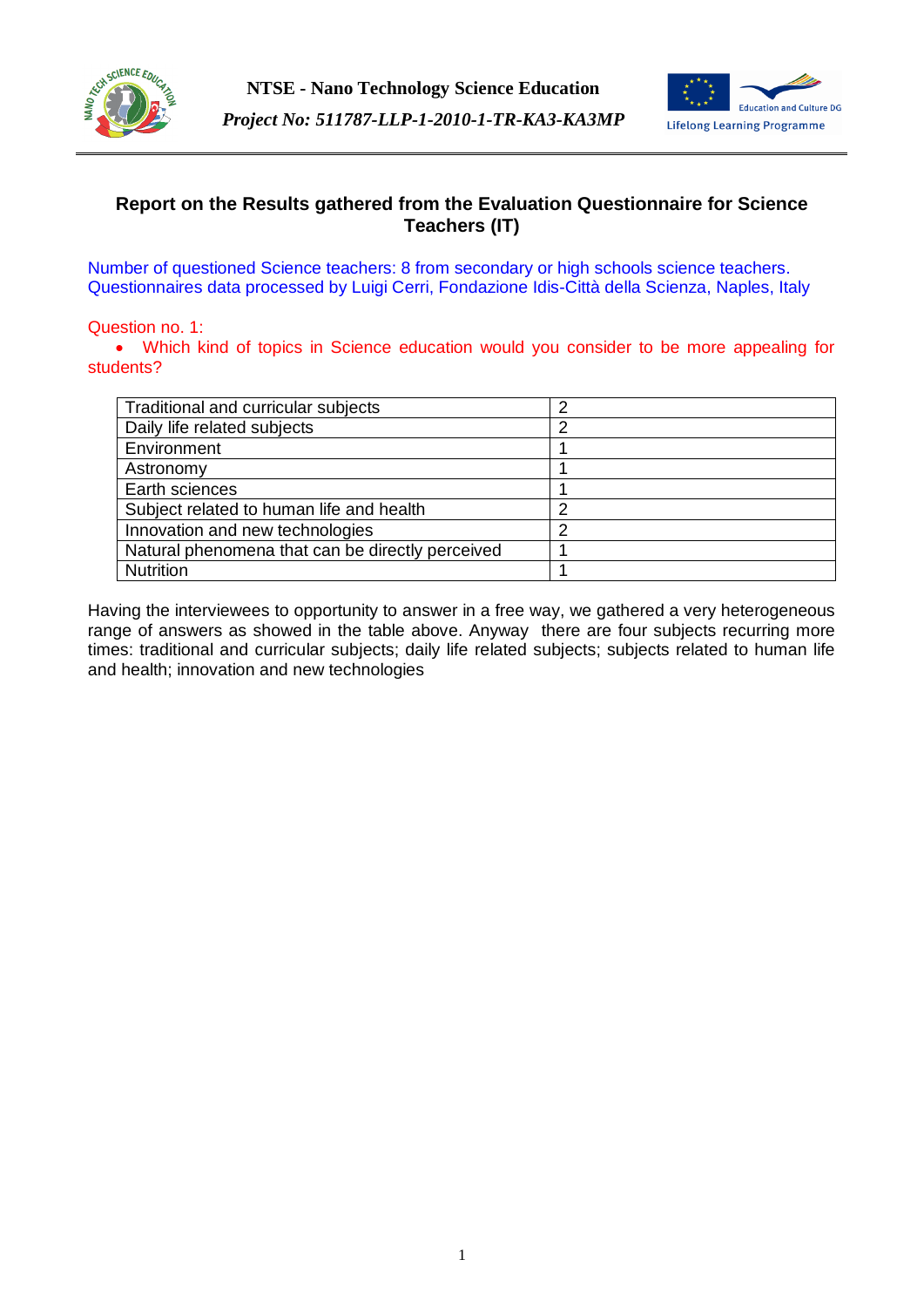



### Question no. 2:

Which of the extracurricular topics should be integrated with Science topics?

| 2. Which of the extracurricular topics should be integrated with<br>science topics? What kind of extracurricular subjects would you<br>consider to be important and/or innovative? | % Strongly<br>Agree | % Agree  | %<br>Disagree |
|------------------------------------------------------------------------------------------------------------------------------------------------------------------------------------|---------------------|----------|---------------|
| 2a. Optical instruments and how they work                                                                                                                                          | $\Omega$            | 87,5     | 12,5          |
| 2b. The use of lasers                                                                                                                                                              | 0                   | 75       | 25            |
| 2c. How CDs and DVDs store and play sound and image                                                                                                                                | $\Omega$            | 75       | 25            |
| 2d. Organic and ecological farming without use                                                                                                                                     | 87,5                | 12,5     | 0             |
| 2e. How radios and TVs work                                                                                                                                                        | 25                  | 50       | 25            |
| 2f. How mobile phones can send and receive messages                                                                                                                                | 25                  | 75       | 0             |
| 2g. Life and death and human soul                                                                                                                                                  | 12,5                | 37,5     | 50            |
| 2h. Why we can see the rainbow                                                                                                                                                     | 62,5                | 37.5     | 0             |
| 2i. The ozone layer and how it may be affected by humans                                                                                                                           | 75                  | 25       | 0             |
| 2j. How technology helps us to handle waste, garbage and sewage                                                                                                                    | 87,5                | 12,5     | 0             |
| 2k. How energy can be saved or used in a more effective way                                                                                                                        | 87,5                | 12,5     | 0             |
| 2l. How gene technology prevent diseases                                                                                                                                           | 50                  | 50       | 0             |
| 2m. Very recent inventions and discoveries                                                                                                                                         | 37,5                | 62,5     | 0             |
| 2n. Nanotechnology and its uses                                                                                                                                                    | 25                  | 75       | 0             |
| Other                                                                                                                                                                              | $\Omega$            | $\Omega$ | 0             |

### Results diagram is presented below:



Relevant issues from question N.2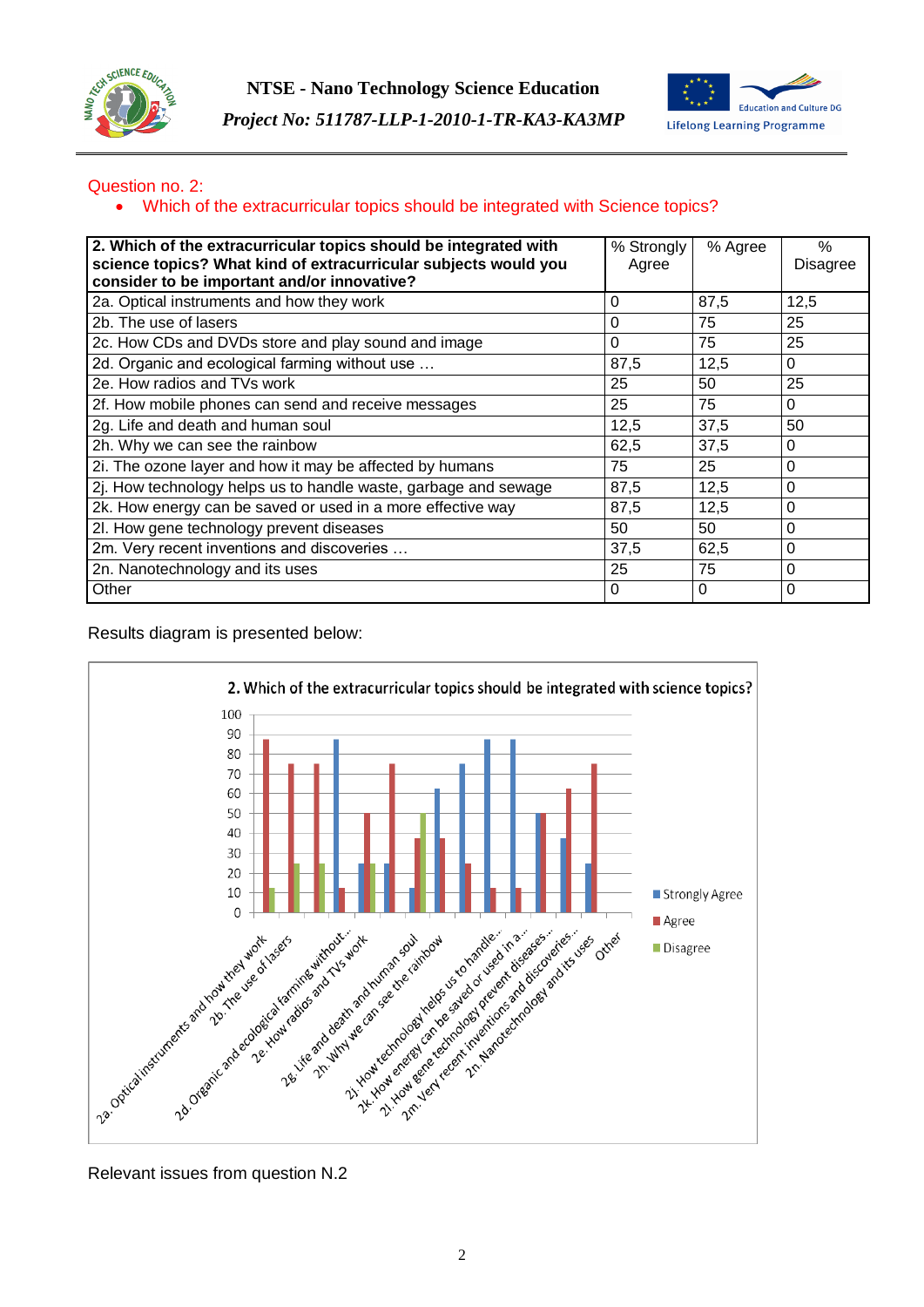



*Project No: 511787-LLP-1-2010-1-TR-KA3-KA3MP*

- In three cases (answers 2d. Organic and ecological farming without use ..., 2j. How technology helps us to handle waste, garbage and sewage; 2k. How energy can be saved or used in a more effective way) the 87,5% of interviewees strongly agrees with the related topics, while the remaining 12,5% just agrees;
- The 75% of interviewees consider strongly agrees with the subject of answer 2i (the ozone layer and how it may be affected by humans) while the remaining 25% just agrees.

# Question no. 3a:

Do you have any knowledge about Nanotechnology?

Just the 12,5% (one interviewees) affirms he have any knowledge about nanotechnology. The remaining 87,5% answered they haven't even if one them however answered the following related question.

### Question no. 3b:

### • If yes, which of the curriculum topics are related with Nanotechnology?

The table below resumes the answers of these two interviewees:

| If yes, which of the curriculum topics are related with nanotechnology?                                          | ves | not | not sure |
|------------------------------------------------------------------------------------------------------------------|-----|-----|----------|
| 3a. Chemicals, their properties and how they react                                                               |     |     |          |
| 3b. Parts of human body and how the systems work                                                                 |     |     |          |
| 3c. Structure of DNA, genetic studies, heredity and how genes influence how<br>we develop reproduction in humans |     |     |          |
| 3d. How plants and animals grow and reproduce                                                                    |     |     |          |
| 3e. How people, animals, plants and the environment depend on each other                                         | 2   |     |          |
| 3f. Atom, molecules and chemical bonding                                                                         | 2   |     |          |
| 3g. Light and its nature                                                                                         |     |     |          |
| 3h. Radioactivity and its effects                                                                                |     |     |          |
| 3i. The nature of sound and its properties                                                                       |     |     |          |
| 3j. Velocity and the relationship between velocity, time and road                                                |     |     |          |
| 3k. The structure of cell, mitosis and meiosis                                                                   | 2   |     |          |
| 3l. Simple machines and how they ease our lives                                                                  |     | 2   |          |
| 3m. Electricity and its properties                                                                               | 2   |     |          |
| 3n. Optics and how they are used in our daily lives                                                              |     |     |          |
| 3o. Structure of Earth and how earthquakes happen                                                                |     | 2   |          |
| 3p. Clouds, rain and the weather                                                                                 |     | 2   |          |
| 3r. Sustainable energy and its sources                                                                           |     | 2   |          |
| 3s. Heat and temperature                                                                                         | 2   |     |          |
| 3t. Technology and its interaction with science                                                                  | 2   |     |          |

Even if the results from a such low sample of people are little significant, we can pick out that in seven cases (answers 3b, 3e, 3f, 3k, 3m, 3s and 3t) both the interviewees strongly agreed about the subject.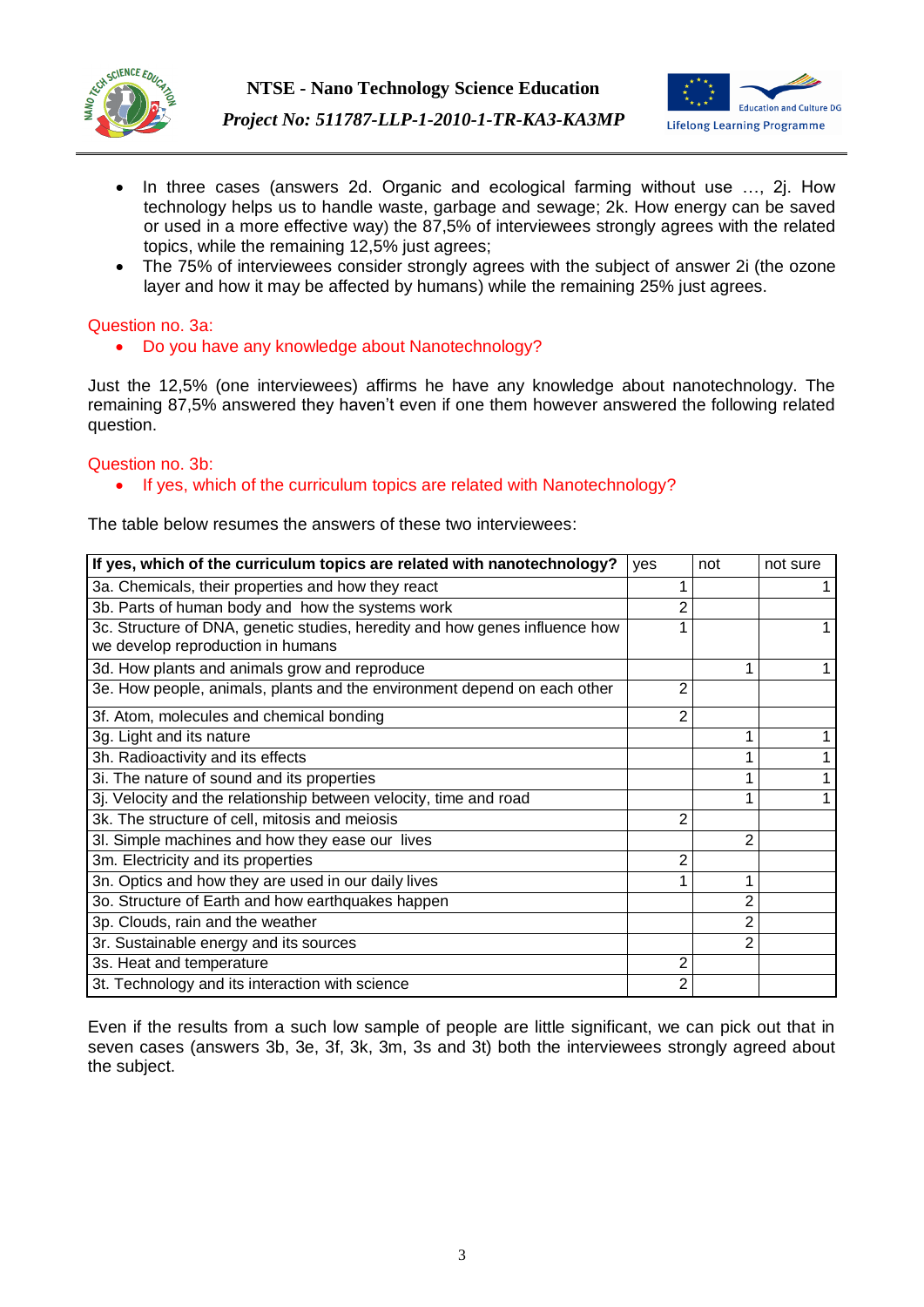



#### Question no. 4:

 Which Science topics do you think that should be supported with experiments for a meaningful and permanent learning?

| Everything           | З |
|----------------------|---|
| Light and optics     | 2 |
| Forces               |   |
| Chemistry            | 2 |
| Water                |   |
| Heat and temperature |   |
| <b>Mechanics</b>     |   |
| Kinematics           |   |
| Physics              |   |

Having the interviewees to opportunity to answer in a free way, we gathered a very heterogeneous range of answers as showed in the table above. Anyway the most rated answer is "everything" and also topics in physics are represented more times .

#### Question no. 5:

• Science education should involve the following...

The table below resumes the results:

| 5. Science education should involve the following:                                                                                        | $\overline{\%}$ Strongly<br>Agree | % Agree | $\%$<br><b>Disagree</b> |
|-------------------------------------------------------------------------------------------------------------------------------------------|-----------------------------------|---------|-------------------------|
| a. Make pupils aware of the unlimited aspects of science                                                                                  | 50                                | 37,5    | 12,5                    |
| b. Be able to use scientific equipment skillfully                                                                                         | 37,5                              | 50      | 12,5                    |
| c. Be able to demonstrate experiments                                                                                                     | 25                                | 62,5    | 12,5                    |
| d. Use information technology                                                                                                             | 25                                | 50      | 25                      |
| e. Expect pupils to use the proper terminology correctly                                                                                  | 50                                | 50      | $\Omega$                |
| f. Link new science learning to everyday experiences                                                                                      | 75                                | 25      | $\Omega$                |
| g. Help pupils to understand the importance of science in modern<br>business applications                                                 | 75                                | 25      | $\Omega$                |
| h. Encourage pupils to try out their own ideas in experiments                                                                             | 87,5                              | 12,5    | 0                       |
| i. Teach pupils to understand science concepts                                                                                            | 50                                | 50      | 0                       |
| j. Frequently revise previous learning                                                                                                    | 50                                | 37,5    | 12,5                    |
| k. Show how classroom learning relates to phenomena in outside world<br>and everyday life                                                 | 75                                | 25      | $\Omega$                |
| I. Explain to pupils how to use the scientific knowledge and why their<br>science activity is important,                                  | 50                                | 50      | $\Omega$                |
| m. Help pupils become aware of the benefits and misuses of science                                                                        | 62,5                              | 37,5    | 0                       |
| n. Relate each new idea (concept) to ones the pupils have already<br>learnt                                                               | 62,5                              | 37,5    | $\Omega$                |
| o. Use visits to industry to support science learning                                                                                     | 25                                | 75      | 0                       |
| p. Use field trips to support science learning                                                                                            | 37,5                              | 50      | 12,5                    |
| r. Develop a personal interest in science (e.g. find new and exciting<br>scientific topics to enrich their understanding of new horizons) | 37,5                              | 62,5    | $\Omega$                |
| s. Enable the pupils to integrate with everyday lives and problems of<br>global importance, scientific/technological achievements         | 62,5                              | 37,5    | $\Omega$                |
| t. Raise awareness related to the nanotechnology by introducing short<br>talks at the last 10 minutes of learning unit                    | 0                                 | 87,5    | 12,5                    |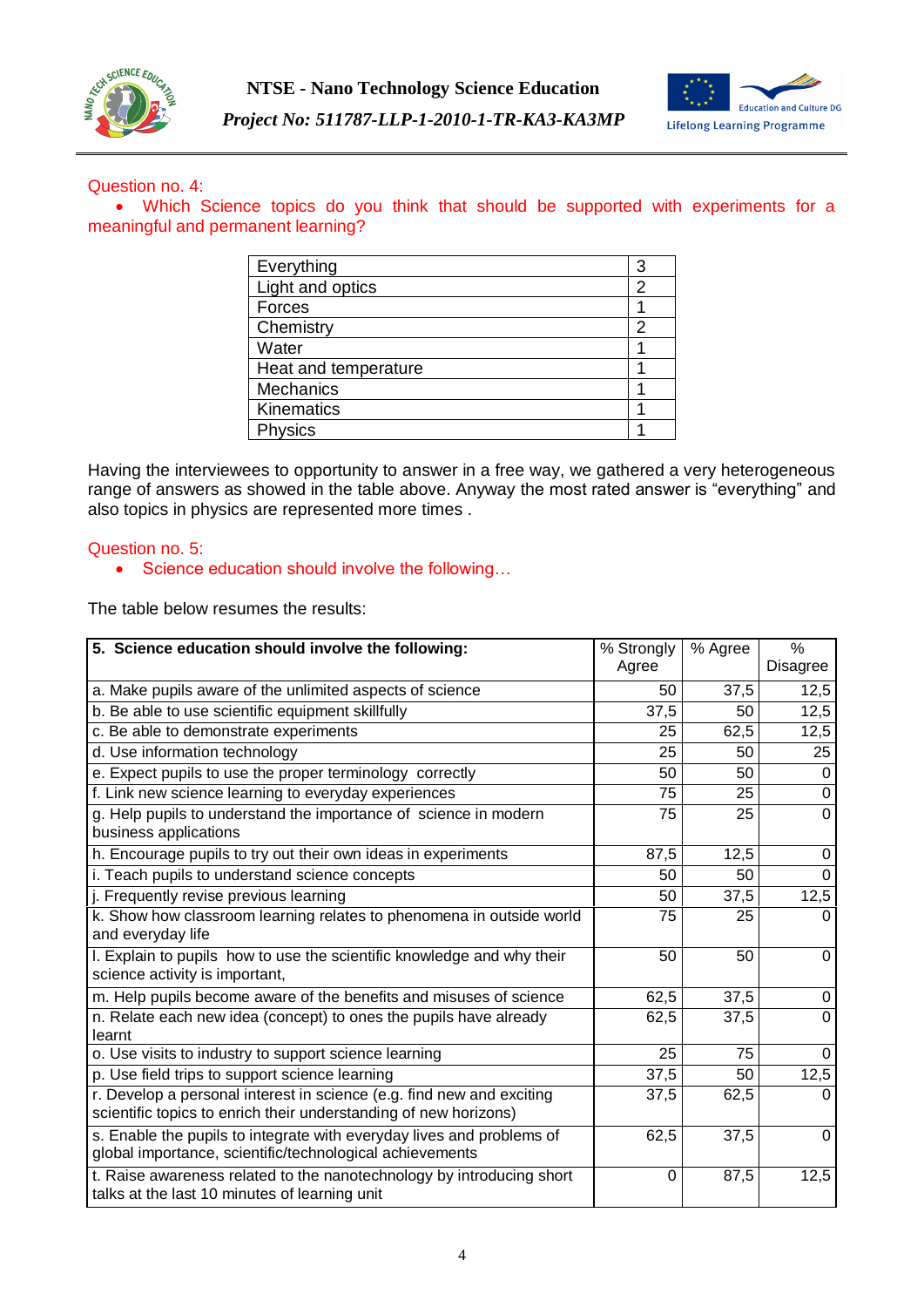



| u. Offer short reports on modern achievements in science at the micro-<br>and nano-level to be added to every learning unit | 100 |  |
|-----------------------------------------------------------------------------------------------------------------------------|-----|--|
| <b>Other</b>                                                                                                                |     |  |

# Results diagram is presented below:



 87.50 % of science teachers strongly agree that Science Education should *Encourage pupils to try out their own ideas in experiments*;

 75,00% of science teachers strongly agree that Science Education should *link new science learning to everyday experiences* and *help pupils to understand the importance of science in modern business applications*;

 62.5% of science teachers strongly agree that Science education should *Help pupils become aware of the benefits and misuses of science*, *Relate each new idea (concept) to ones the pupils have already learnt* and *Enable the pupils to integrate with everyday lives and problems of global importance, scientific/technological achievements*.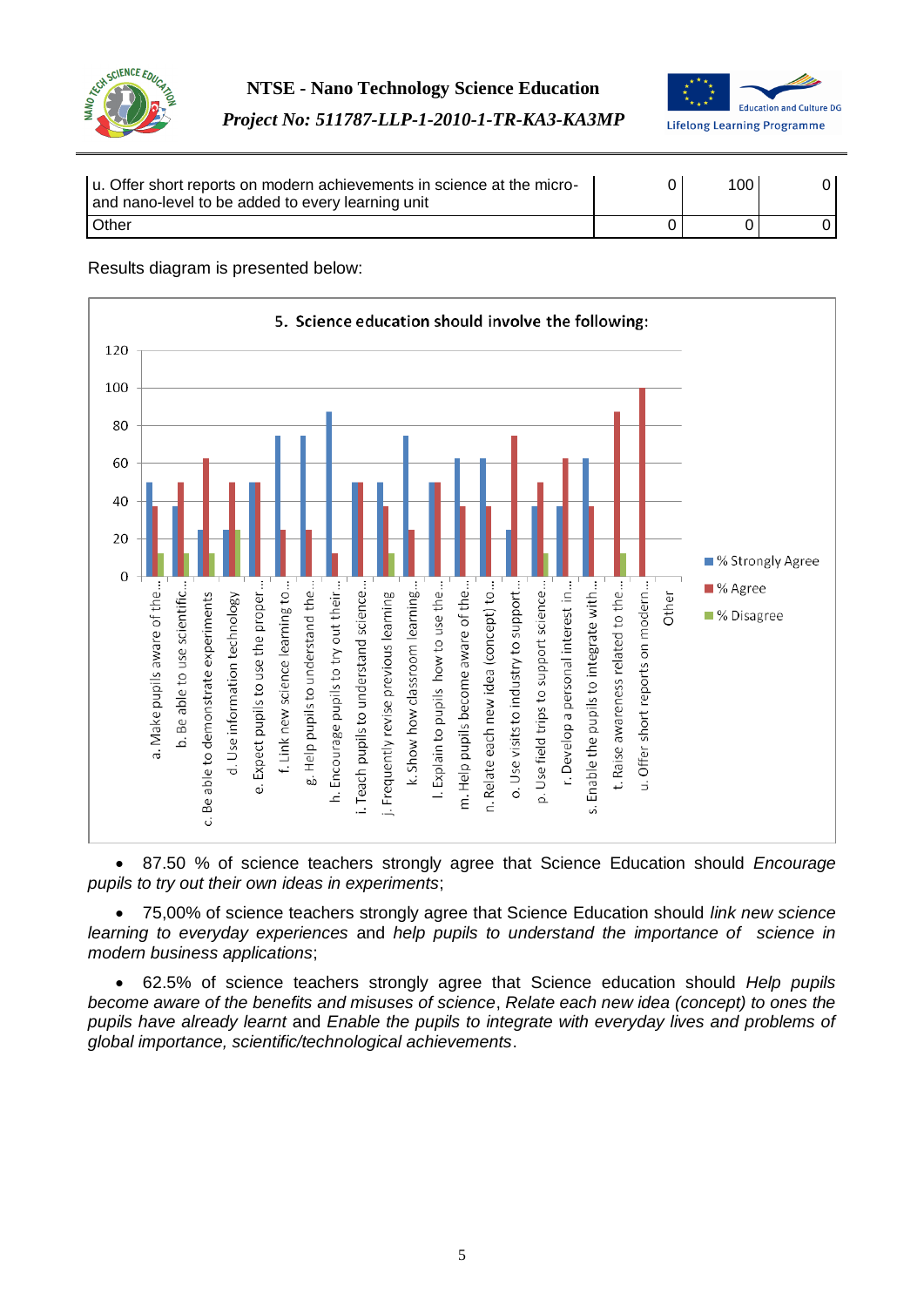



### Question no. 6:

• The most effective ways to teach a particular scientific topic in a modern way generally would be…

The table below resumes the results:

| 6. The most effective ways to teach a<br>particular scientific topic in a modern way<br>generally would be: | $\%$<br><b>Disagree</b> | ℅<br>Doubtful<br>about it | % Agree | %<br>Strongly<br>agree |
|-------------------------------------------------------------------------------------------------------------|-------------------------|---------------------------|---------|------------------------|
| a. Formal lessons                                                                                           | 50                      | 50                        | 0       |                        |
| b. Reading textbooks                                                                                        | 25                      | 62,5                      | 12,5    |                        |
| c. Watching clips and documentaries                                                                         | C                       | 12,5                      | 87,5    |                        |
| d. Interactive computer based tools                                                                         | C                       | 25                        | 37,5    | 37,5                   |
| e. Direct experiments using measuring<br>equipment                                                          | 0                       | 12,5                      | 25      | 62,5                   |
| f. Pre-recorded or filmed experiments with<br>explanations                                                  | 0                       | 25                        | 37,5    | 37,5                   |
| g. Less structured experiments                                                                              | 0                       | 0                         | 50      | 50                     |
| Other                                                                                                       |                         | 0                         | 0       | 12,5                   |

Results diagram is presented below:



 62.50% of Science teachers strongly agree that *direct experiments using measuring equipment* represent a most effective way to teach a particular scientific topic;

 While 50,00% of Science teachers strongly agree about the effectiveness of *less structured experiments* represent a most effective way to teach a particular scientific topic;

 37.50% of Science teachers strongly agree that both *interactive computer based tools* and *pre-recorded or filmed experiments with explanations* represent a most effective way to teach a particular scientific topic;

 The 87,50% of science teachers just agree that *watching clips and documentaries represent* an effective way to teach a particular scientific topic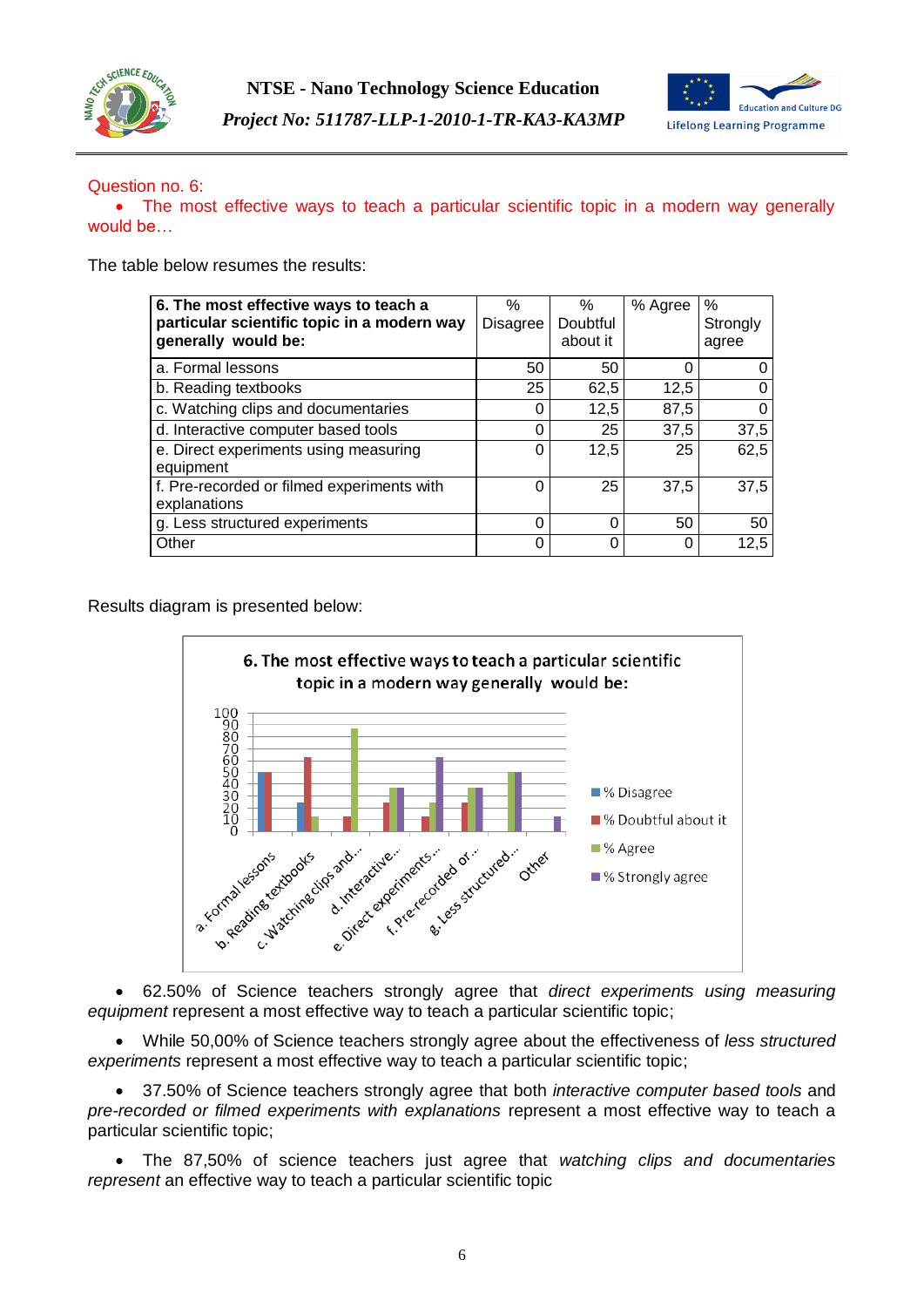



# Question no. 7:

• Do you think the following tools are important for an on-line Virtual Lab?

The table below resumes the results:

| 7. Please, rate the importance of the following<br>tools for an online virtual lab: | $\%$<br><b>Disagree</b> | $\%$<br>Doubtful<br>about it | $\%$<br>Agree | $\%$<br>Strongly<br>agree |
|-------------------------------------------------------------------------------------|-------------------------|------------------------------|---------------|---------------------------|
| Texts                                                                               | 0                       | 42,86                        | 42,86         | 14,29                     |
| Images                                                                              | 0                       | 14,29                        | 57,14         | 28,57                     |
| Video                                                                               | $\Omega$                | 0,00                         | 57,14         | 42,86                     |
| <b>Simulations</b>                                                                  | 0                       | 14,29                        | 57,14         | 28,57                     |
| Interactive simulations                                                             | 0                       | 0,00                         | 14,29         | 85,71                     |
| Procedures to carry out experiments with the<br>students                            | 0                       | 14,29                        | 42,86         | 42,86                     |
| Resource library                                                                    | 14,29                   | 57,14                        | 28,57         | 0,00                      |
| Other                                                                               | 0                       | O                            |               |                           |

Results diagram is presented below:



 85,71% of Science teachers strongly agree that interactive simulations are important for an on-line Virtual Lab;

 42.86% of Science teachers strongly agree and 57,14% of them just agree that videos are important for an on-line Virtual Lab;

 42.86% of Science teachers strongly agree and 42,86% of them just agree that Procedures to carry out experiments with the students are important for an on-line Virtual Lab.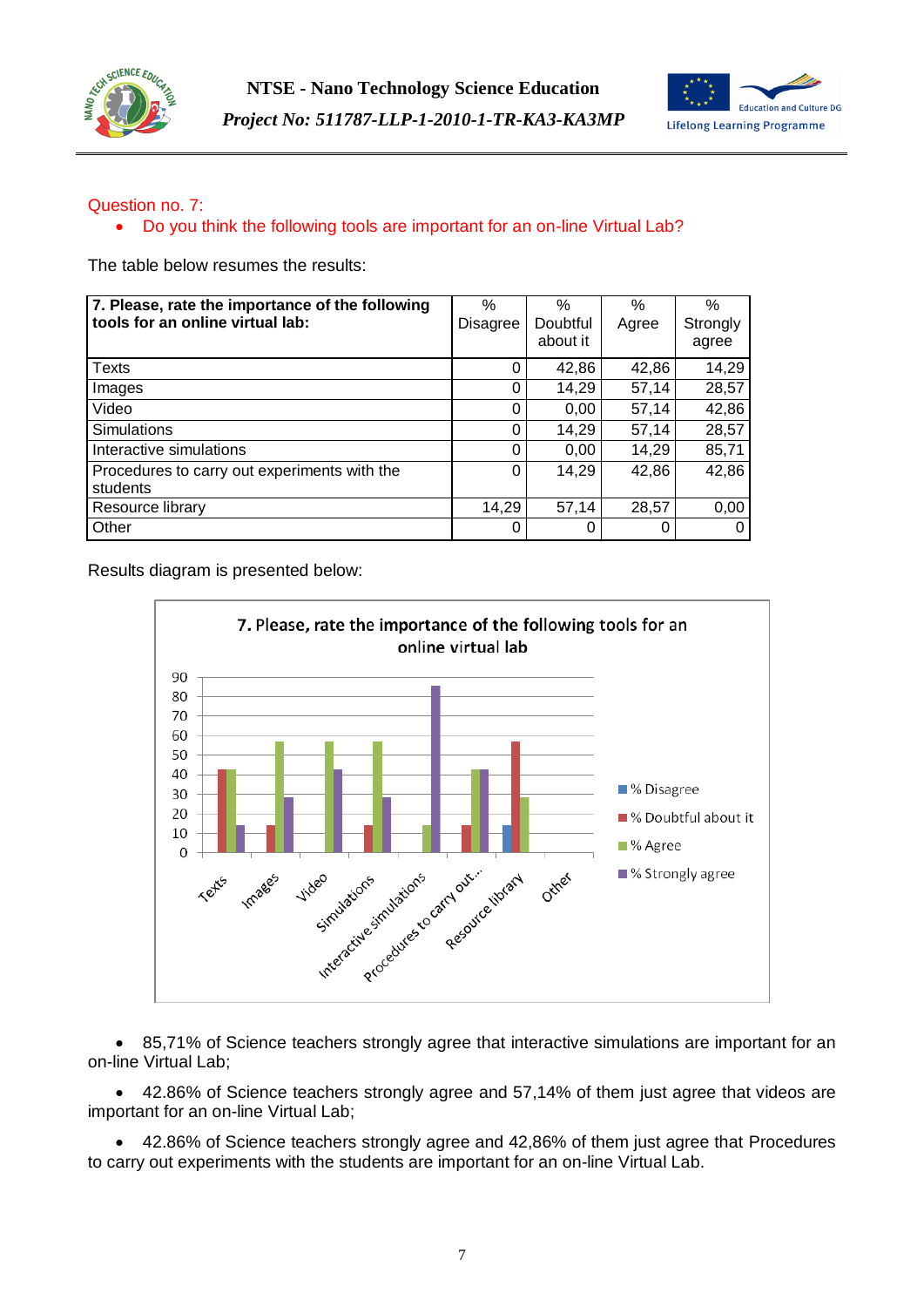



# Question no. 8:

### Which type of Lab approach do you think is better?

The table below resumes the results:

| 8. What type of lab approach you prefer?                                                                                                                 | %<br><b>Disagree</b> | $\%$<br>Doubtful<br>about it | % Agree | $\%$<br>Strongly<br>agree |
|----------------------------------------------------------------------------------------------------------------------------------------------------------|----------------------|------------------------------|---------|---------------------------|
| Cook-book type laboratory activities (step-by step<br>instructions) to verify scientific facts.                                                          | 0                    | 75                           | 25      |                           |
| Inquiry-based laboratory activities (students decide<br>how to conduct the activity, and have to explore in<br>order to figure out how the world works). |                      |                              | 12.5    | 87.5                      |

Results diagram is presented below:



 87, 50% of Science teachers strongly agree that inquiry-based laboratory activities (where students decide how to conduct the activity, and have to explore in order to figure out how the world works) are the best approach for an on-line Virtual Lab;

 while 75.00% of Science teachers is doubtful about the fact that *cook-book type laboratory activities (step-by step instructions) to verify scientific facts* represent an effective educational approach for an on-line Virtual Lab.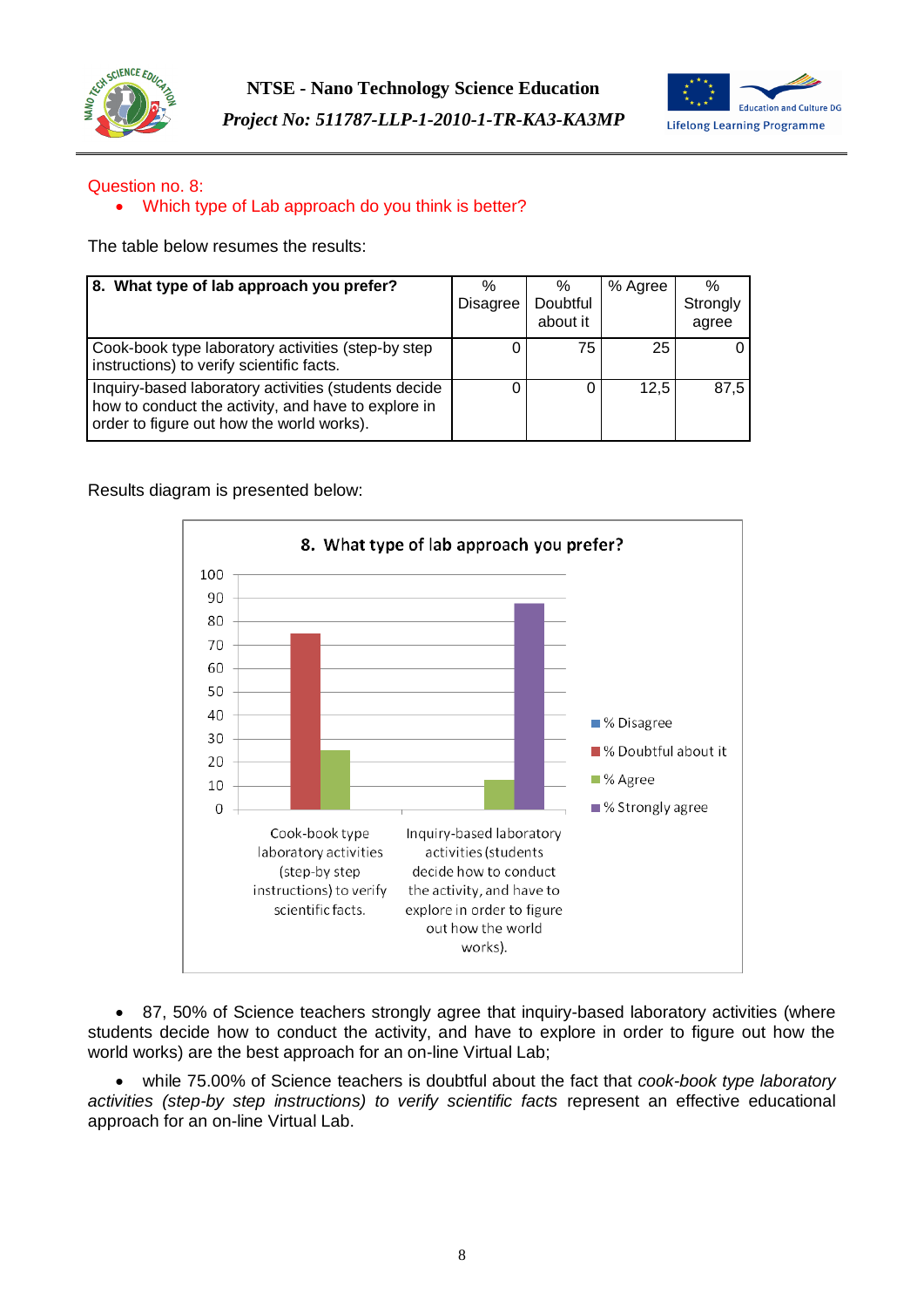



### Question no. 9:

### • The appropriate activities in a laboratory would be...

The table below resumes the results:

| 9. What do you think that the apropriate<br>activities in a laboratory would be:                                                                        | $\%$<br>Disagree | $\%$<br>Doubtful<br>about it | % Agree | $\%$<br>Strongly<br>agree |
|---------------------------------------------------------------------------------------------------------------------------------------------------------|------------------|------------------------------|---------|---------------------------|
| Students should get involved with scientifically<br>oriented questions.                                                                                 | 0                | 62,5                         | 25      | 12,5                      |
| Students should have (be provided with) the ability<br>to determine what data allows them to develop and<br>evaluate scientific explanations.           | $\Omega$         | 12,5                         | 87,5    |                           |
| Students should have (be provided with) the ability<br>to formulate their own explanations from the<br>evidence they have obtained.                     | $\Omega$         | 12,5                         | 37,5    | 50                        |
| Students should have (be provided with) the ability<br>to expand upon their findings and relate those<br>findings to similar situations.                | 0                | 0                            | 50      | 50                        |
| Students should have (be provided with) the ability<br>to communicate their experimental findings to<br>others in class via written laboratory reports. | $\Omega$         | 0                            | 37,5    | 62,5                      |
| Students should be able to have access to<br>experiments on-line which cannot be done in a<br>laboratory                                                | $\Omega$         | 0                            | 37,5    | 62,5                      |

Results diagram is presented below:

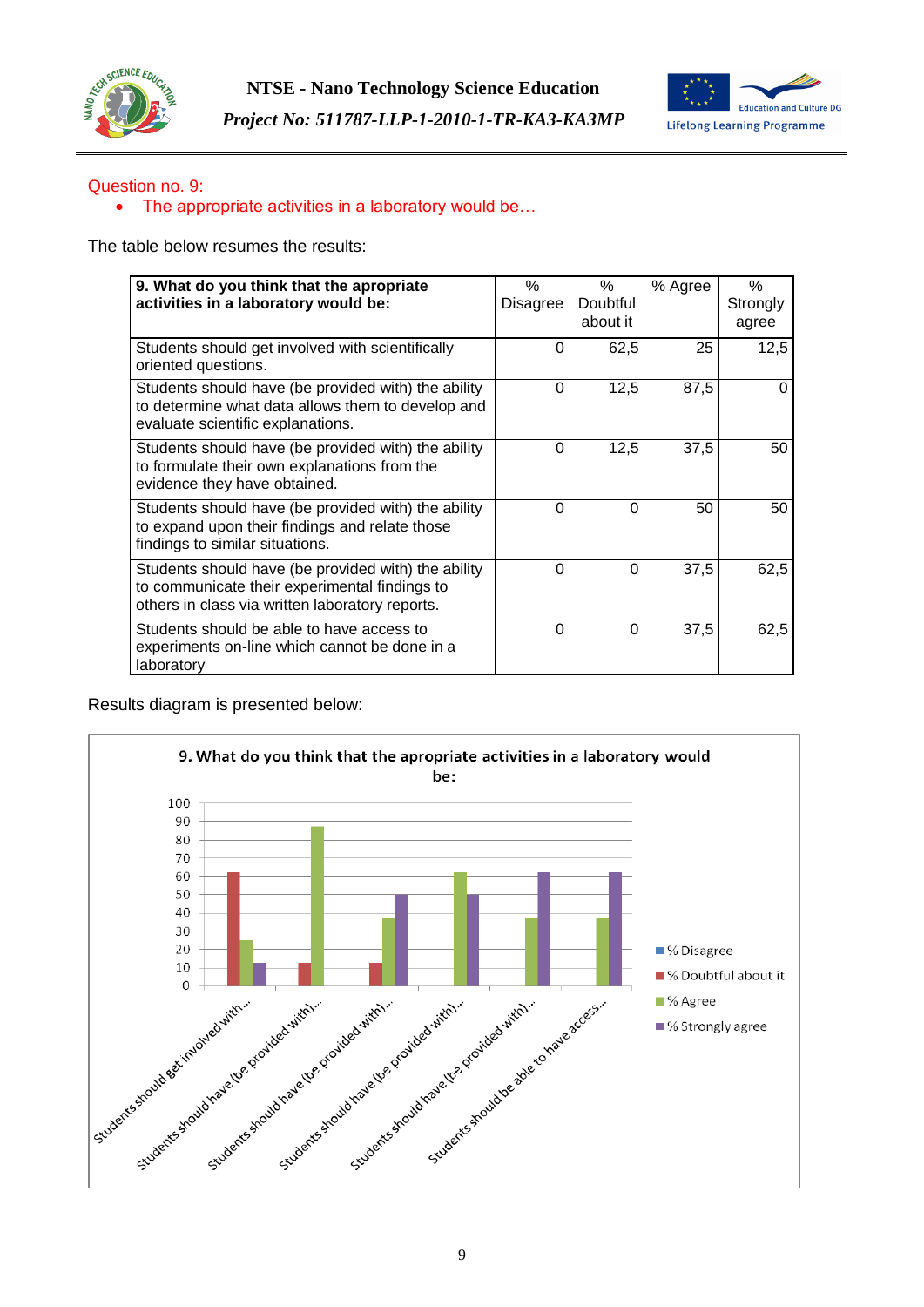



 62,50% of Science teachers strongly agree and the remaining 37,50% just agree that *students should have (be provided with) the ability to communicate their experimental findings to others in class via written laboratory reports* as well as that *students should be able to have access to experiments on-line which cannot be done in a laboratory*;

 Also 87,50 % of Science teachers just agree that *students should have (be provided with) the ability to determine what data allows them to develop and evaluate scientific explanations.*

### Question no. 10:

• If you were to create your own laboratory, the students should be able to...

The table below resumes the results:

| 10. If you were to create your own laboratory,<br>the students should be able to: | $\%$<br><b>Disagree</b> | $\%$<br>Doubtful<br>about it | % Agree | $\%$<br>Strongly<br>agree |
|-----------------------------------------------------------------------------------|-------------------------|------------------------------|---------|---------------------------|
| Make observations.                                                                | 0                       | 0                            | 25      | 75                        |
| Pose questions.                                                                   | 0                       | 0                            | 37,5    | 62,5                      |
| Have access to an e-Library (other sources of<br>information).                    | 0                       | 25                           | 62,5    | 12,5                      |
| Plan investigations.                                                              | 0                       | 25                           | 37,5    | 37,5                      |
| Reviewing what is already known in light of<br>experimental evidence.             | 0                       | 0                            | 62,5    | 37,5                      |
| Use (virtual) tools to gather, analyze and interpret<br>data.                     | 0                       | 37,5                         | 25      | 37,5                      |
| Propose answers, explanations, and predictions.                                   | 0                       | 12,5                         | 25      | 62,5                      |
| Communicate the results.                                                          | 0                       | 12,5                         | 25      | 62,5                      |
| Identify assumptions.                                                             | 0                       | 50                           | 25      | 12,5                      |
| Use critical and logical thinking.                                                | 0                       | 0                            | 62,5    | 37,5                      |
| Consider alternative explanations.                                                | 0                       | 12,5                         | 37,5    | 50                        |

Results diagram is presented below:

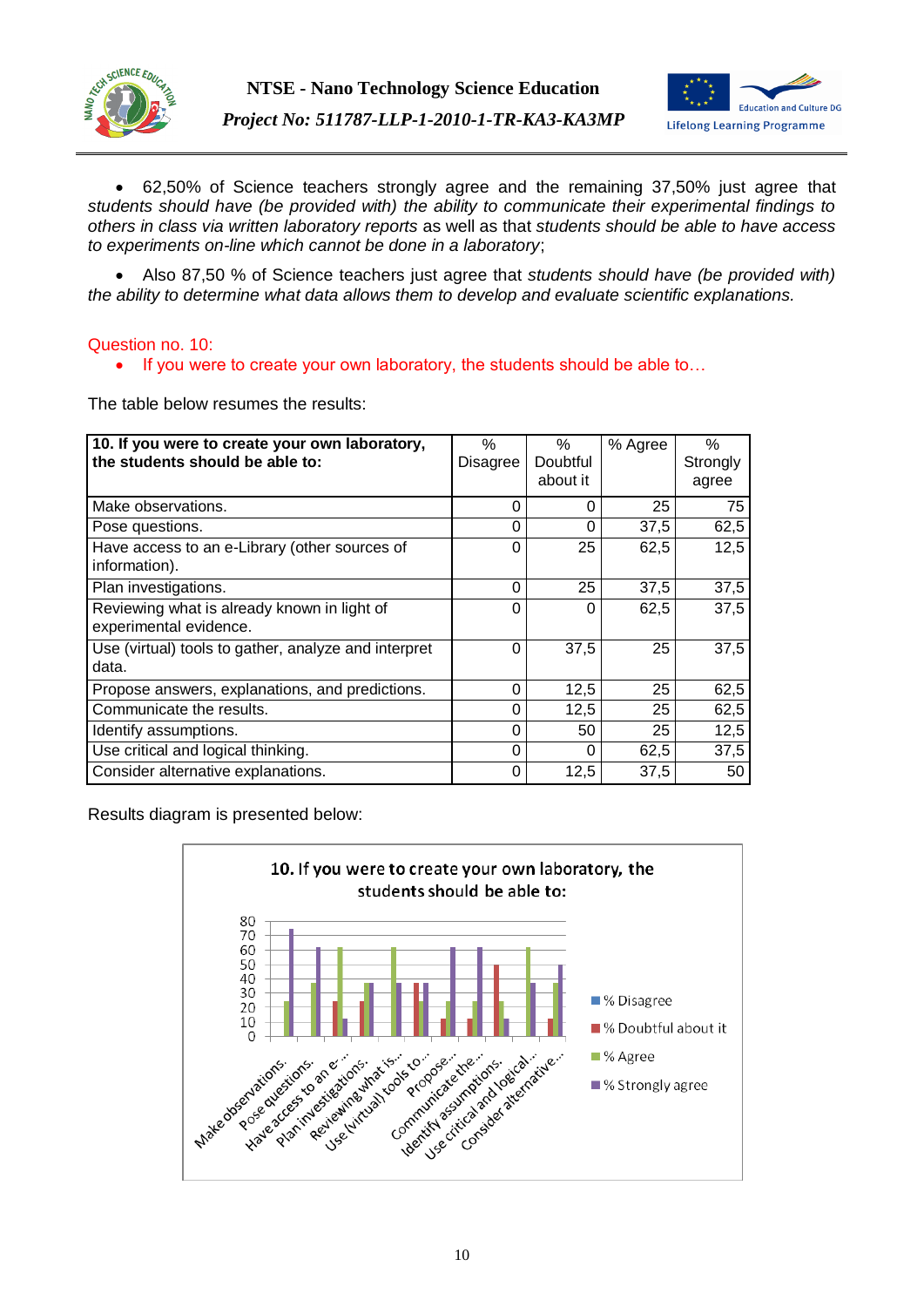



 62,50% of Science teachers strongly agree and the remaining 37,50% just agree that students should be able to pose question;

 62,50% of Science teachers strongly agree while the 25,00% just agree that students should *propose answers, explanations*, *and predictions* and *communicate the results*.

### Question no. 11:

• How well are you able to manage with using ICT tools for teaching Science topics?

| 11. How well are you able to manage with using<br><b>ICT tools for teaching Science topics?</b> | $%$ poor | %<br>average      | % good | $\frac{1}{2}$<br>excellent I |
|-------------------------------------------------------------------------------------------------|----------|-------------------|--------|------------------------------|
|                                                                                                 |          | 12.5 <sub>1</sub> | 75.    | 12.5                         |

 75,00% of science teachers affirm their skills in the use of ITC for teaching science topics are good, while 12,50% affirm their skills are excellent and the remaining 12,50% their skills are average.

### Question no. 12:

To what extent do you implement ready-made ICT tools for teaching Science topics?

| 12. To what extent do you implement ready-  | %     | $\frac{0}{6}$ | $\%$  | %      |
|---------------------------------------------|-------|---------------|-------|--------|
| made ICT tools for teaching Science topics? | never | sometimes     | often | alwavs |
|                                             |       | 25            | 37.5  | 37.5   |

 37,50% of science teacher affirm the they always use to implement ready-made ICT tools for teaching Science topics and 37,50% of them affirm they often do it.

### Question no. 13:

What is the purpose of using Nano-Tech experiments in your classroom by the use of ICT?

We remember that the interviewees could choose more than one answer to this question. Finally them were gathered 13 answers on eight interviewees.

| 13. What is the purpose of using Nano-Tech experiments<br>in your classroom by the use of ICT? |   |
|------------------------------------------------------------------------------------------------|---|
| To let students understand the core aspects of the<br>nano-technology                          |   |
| To provide students with nano-tech examples                                                    | 3 |
| To verify hypothesis, theories or models from nano-<br>technology area                         | 2 |
| To raise the students' motivation for learning nano-<br>technology                             |   |

To most recurring answers are *to let students understand the core aspects of the nano-technology* (30,77%) and *to raise the students' motivation for learning nano-technology* (30,77%).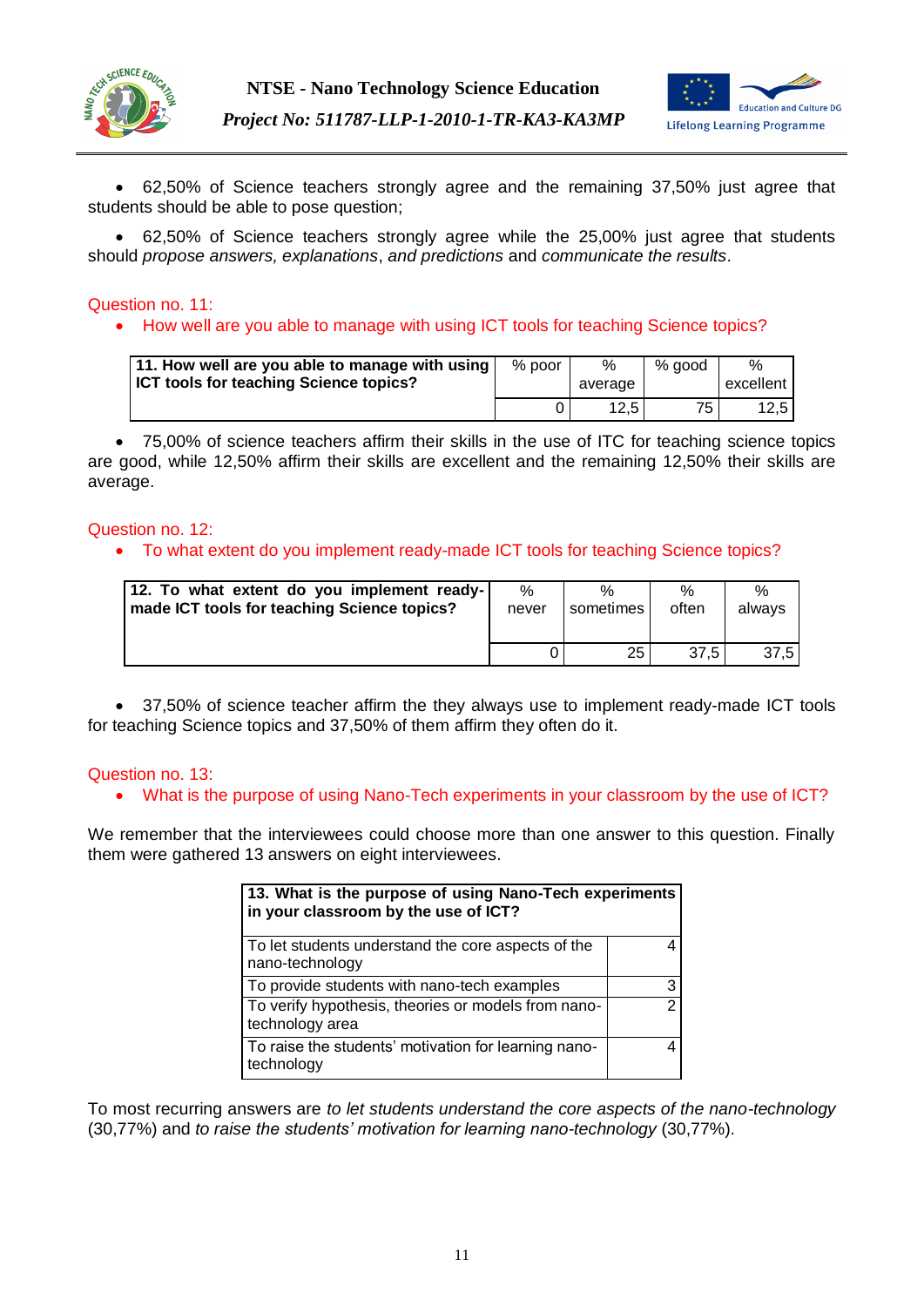



### Question no. 14:

 What kind(s) of ICT tools do you use for presenting Science/Nano-Tech experiments in your lessons?

We remember that the interviewees could choose more than one answer to this question. Finally them were gathered 17 answers on eight interviewees.

| 14. What kind(s) of ICT tools do you use for presenting<br>Science/Nano-Tech experiments in your lessons? |   |  |
|-----------------------------------------------------------------------------------------------------------|---|--|
| <b>PowerPoint Presentations</b>                                                                           | 5 |  |
| Digital Images                                                                                            | 3 |  |
| Video clips                                                                                               | 4 |  |
| <b>Virtual Experiments</b>                                                                                | 5 |  |
| Other                                                                                                     |   |  |

To most recurring answers are *Power Point presentations* (29,41%) and *virtual experiments* (29,41%) followed by *video clips* (23,53%).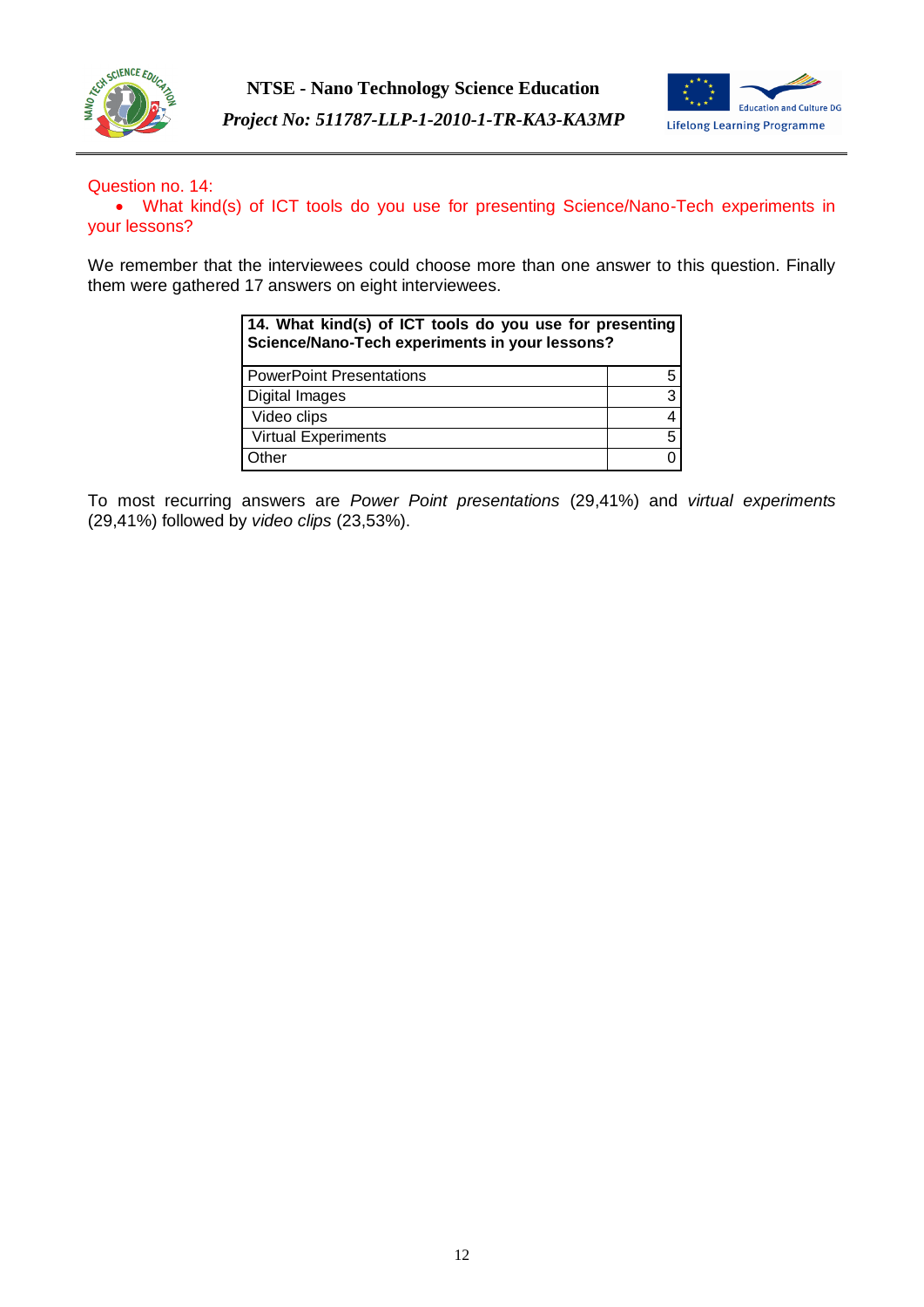



### Question no. 15:

 Evaluate (on a scale from 1 to 4) how important are ICT tools for you related to the promoting of inquiry based/creative learning about Science/Nano-Tech topics.

The table below resumes the results:

| 15. Evaluate (on a scale from 1 to 4) how<br>important are ICT tools to you for the purpose<br>of promoting an inquiry based/creative learning<br>environment in Science teaching? | % not at<br>all | % very<br>little | $%$ to<br>some<br>extent | $%$ to<br>great<br>extent |
|------------------------------------------------------------------------------------------------------------------------------------------------------------------------------------|-----------------|------------------|--------------------------|---------------------------|
| a) as a method to explain the "Inquiry Based<br>Science Education" concept                                                                                                         | 25              | 37,5             | 25                       | 12,5                      |
| b) as a way for better planning of an experiment                                                                                                                                   | 25              | 50               | 12,5                     | 12,5                      |
| c) as a channel for guiding students to explain<br>scientific aspects and propose hypothesis for<br>investigation                                                                  | $\Omega$        | 25               | 50                       | 25                        |
| d) as a method to enhance creativity in teaching<br>and learning process                                                                                                           | $\Omega$        | 25               | 50                       | 25                        |

Results diagram is presented below:



 Just minorities of the interviewees express his maximum agreement about all the statements listed (respectively 12,5% for statement a; 12,5% for b; 25% for c and 25% for d;

 however, both the statements c (*as a channel for guiding students to explain scientific aspects and propose hypothesis for investigation*) and d (*as a method to enhance creativity in teaching and learning process*) show for the 50.00% of interviewees a quiet appreciation (to some extent).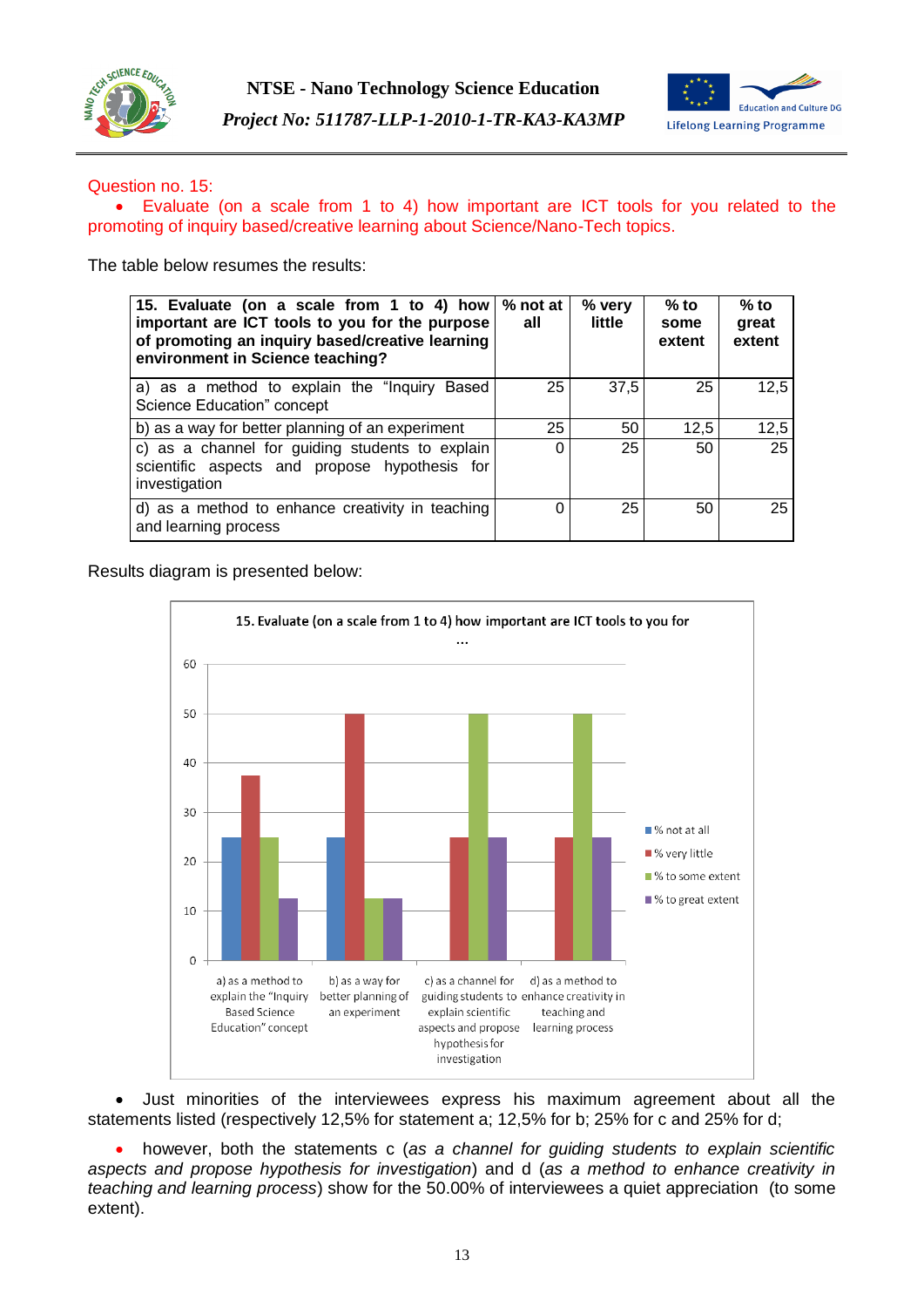



### Question no. 16:

 Evaluate (on a scale from 1 to 4) how you consider collaboration using ICT for teaching Science/Nano-Tech topics.

| 16. Evaluate (on a scale from 1 to 4) how do you  <br>consider collaboration using ICT for teaching<br><b>Science/Nano-Tech topics?</b> | % not at<br>all | % very<br>little | $%$ to<br>some<br>extent | $%$ to<br>great<br>extent |
|-----------------------------------------------------------------------------------------------------------------------------------------|-----------------|------------------|--------------------------|---------------------------|
| a) as a method to increase students' motivation                                                                                         |                 | 12,5             | 37,5                     | 50                        |
| b) as a method to make learning content more<br>attractive (by using virtual environments and<br>multimedia tools)                      |                 | 0                | 50                       | 50                        |
| c) as a way to make students more emotional (by<br>connecting them)                                                                     | 0               | 37,5             | 50                       | 12,5                      |
| d) as a method to promote creativity based on<br>collaborative work                                                                     | 0               | 37.5             | 37,5                     | 25                        |

Results diagram is presented below:



 50,00% of science teachers appreciate (in a great extent) that ICT tools represent a method to increase students' motivation as well as the same percent appreciate that ICT method to make learning content more attractive (by using virtual environments and multimedia tools), considering the role of ICT tools for teaching Science/Nano-Tech topics.